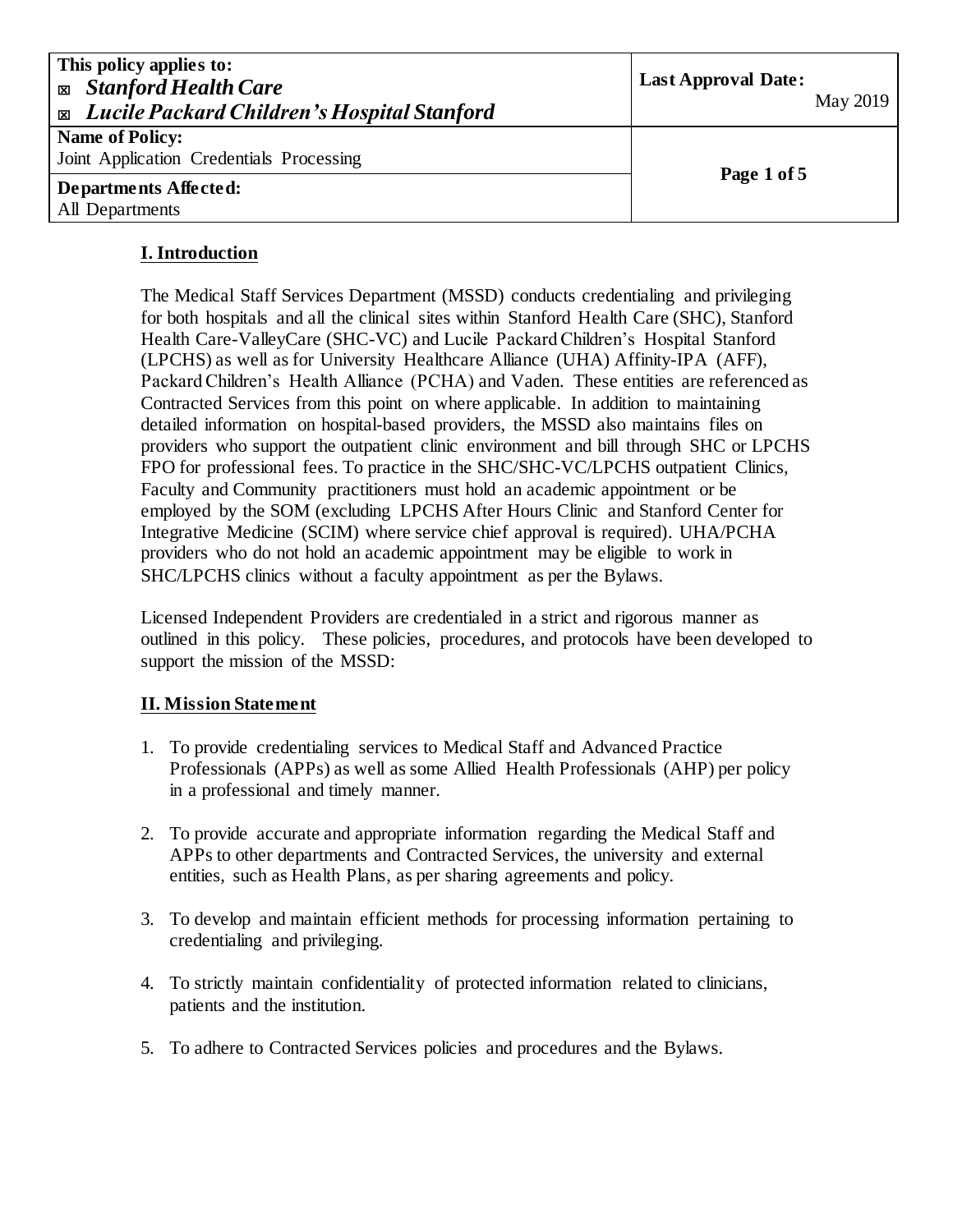| This policy applies to:<br><b>Exp. Stanford Health Care</b><br><b>Exable 2</b> Lucile Packard Children's Hospital Stanford | <b>Last Approval Date:</b><br>May 2019 |
|----------------------------------------------------------------------------------------------------------------------------|----------------------------------------|
| <b>Name of Policy:</b>                                                                                                     |                                        |
| Joint Application Credentials Processing                                                                                   |                                        |
| Departments Affected:                                                                                                      | Page 2 of 5                            |
| All Departments                                                                                                            |                                        |

6. To meet all legal, professional and accreditation requirements promulgated by public agencies and private organizations, including but not limited to: Federal and State regulations, and, Joint Commission, IMQ, AAAHC and NCQA accreditation standards.

### **III. Provider Scope**

Credentialing is performed for all medical staff members, APP's and applicable AHP's practicing within these Contracted Services. All contracted and/or employed physicians participating on the SHC/LPCHS provider panel and published in any external directories must be credentialed.

### **IV Joint Processing**

SHC, SHC-VC, and LPCHS are separately licensed hospitals that share in the overall mission and the physical campus of the Stanford University Medical Center. Stanford Health Care provides some direct patient services to LPCHS patients. A majority of the providers at SHC-VC and LPCHS are also on the medical staff at SHC.

UHA and AFF are separately licensed and PCHA is licensed under LPCHS. These entities have aligned their credentialing policies with SHC and LPCHS.

All Contracted Services are committed to exploring methods of collaborating on processes of credentialing that will serve the needs of the physicians and of all entities. Currently, all new appointments and reappointments are processed jointly for all Contracted Services. All forms used in these processes are combined forms except for the following:

- Privileging documents (if applicable)
- NPDB report (one must be requested for each licensed facility)

While the processing of new appointments and reappointments are handled jointly, the review and approval process are separate for all Contracted Services. Each Contracted Service has its own medical staff governance structure, department and service leadership, Credentials Committee, Medical Executive Committee (MEC), and Board of Directors. Quality and Peer review data can be shared between the entities providing that the practitioner has privileges at multiple facilities (See SHC, SHC-VC, LPCHS, UHA, AFF, PCHA, SOM, and Information Sharing Agreements).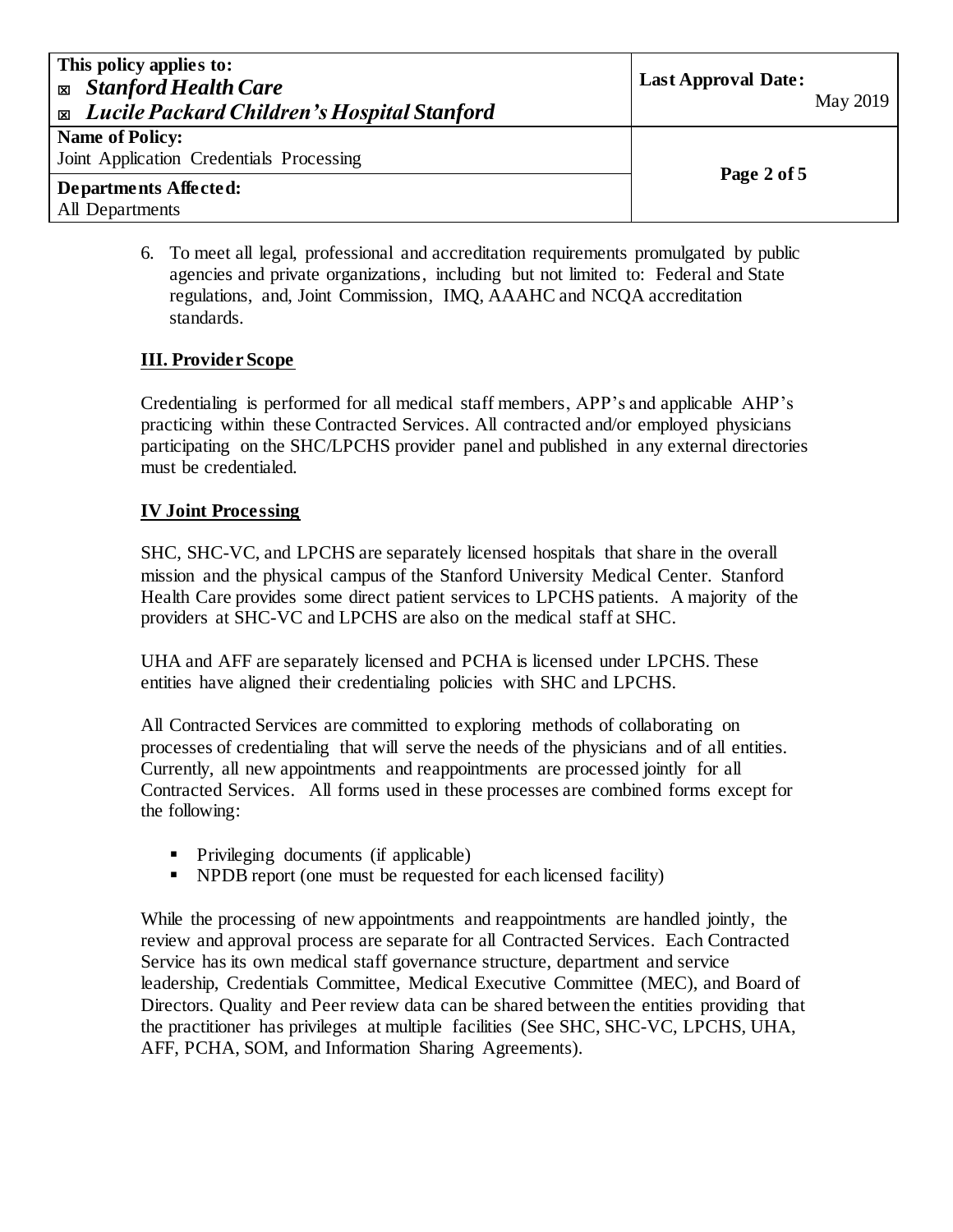| This policy applies to:<br><b>Exp.</b> Stanford Health Care<br><b>Exable 2</b> Lucile Packard Children's Hospital Stanford | <b>Last Approval Date:</b><br>May 2019 |
|----------------------------------------------------------------------------------------------------------------------------|----------------------------------------|
| <b>Name of Policy:</b><br>Joint Application Credentials Processing                                                         |                                        |
| Departments Affected:<br>All Departments                                                                                   | Page 3 of 5                            |

# **V. Outsourcing**

We do not currently outsource any credentialing activities. As required by the Health Plans, if new applications or reappointment applications were to be sent to an outside credentials verification agency under contract to SHC/SHC-VC/LPCHS, the Credentialing Office would review information and oversee the processing of the application. Oversight of any outsourcing activities will be conducted within Joint Commission, CMS and NCQA standards. UHA and AFF do not permit outsourcing.

#### **VI. Health Plan Contracting: Delegated Credentialing Status**

The credentialing process is designed to comply with the accreditation standards set forth by the NCQA, Joint Commission, Federal and State regulatory agencies. When our entities consider contracts with payers, which could impact the credentialing process, the payer will be informed that a Contracted Service will seek "delegated status" to eliminate inconvenience to the physicians and reduce the costs associated with separately credentialing each physician with every HMO and other contractors**.**

Audits of Contracted Services credentialing files may be performed by health plan representatives and other payers, based upon the following guidelines:

- 1. Audits must be scheduled in advance at a time mutually agreed upon by the SHC Medical Staff Services Department designee on behalf of the Contracted Services and the auditing entity. Auditors are encouraged to participate in one of the prescheduled audit fairs during the year.
- 2. The auditor will be asked to sign a confidentiality agreement.
- 3. Selected documents in the Provider's electronic credentials file are not subject to auditing (due to protections conferred by California Evidence Code 1157 and stated within credentialing policies).
- 4. Auditors may not photocopy or remove documents.
- 5. Files are provided via secure access remotely to conduct electronic reviews. Any access information and or documentation provided to Auditors must be destroyed and/or deleted following the audit.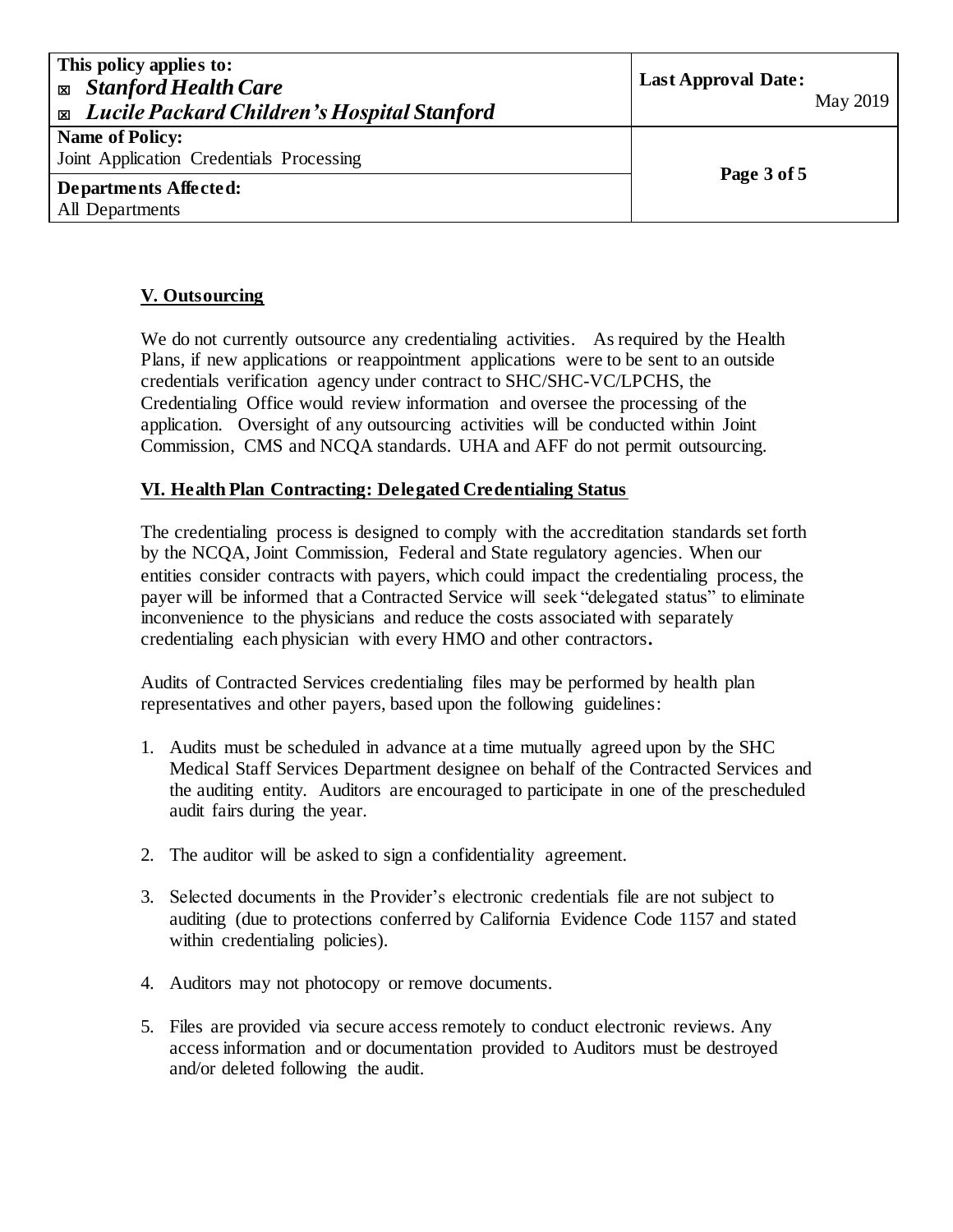| This policy applies to:<br><b>Exp. Stanford Health Care</b><br>Lucile Packard Children's Hospital Stanford<br>図 | <b>Last Approval Date:</b><br>May 2019 |
|-----------------------------------------------------------------------------------------------------------------|----------------------------------------|
| <b>Name of Policy:</b>                                                                                          |                                        |
| Joint Application Credentials Processing                                                                        |                                        |
| Departments Affected:                                                                                           | Page 4 of 5                            |
| All Departments                                                                                                 |                                        |

#### VII. RELATED DOCUMENTS

Stanford Health Care Medical Staff Bylaws, Rules and Regulations

Stanford Health Care-ValleyCare Medical Staff Bylaws, Rules and Regulations

Lucile Packard Children's Hospital Stanford Medical Staff Bylaws, Rules and Regulations Credentials Policies and Procedures

Information Sharing Agreements (SHC, SHC-VC, LPCHS, UHA, AFF, PCHA, SOM, Vaden)

#### VIII. DOCUMENT INFORMATION

- A. Author/Original Date This Policy was authored by the Director, Medical Staff Services in April, 2000.
- B. Gatekeeper of Original Document The Director, Medical Staff Services (or designee), who will be responsible for initiating its review and revision. The Policy will reside in the Credentials Policy and Procedure Online Manual.
- C. Distribution and Training Requirements The distribution and training requirements for this Policy will be handled through the Credentials Department.
- D. Review and Renewal Requirements This Policy will be reviewed and/or revised every three years or as required by change of law or practice.
- E. Review and Revision History Revision – 10/06, 11/07, 12/07, 5/10, 2/13, 5/16,5/19
- G. Local Approvals LPCHS Policy Committee, 3/10, 4/13. 6/16 SHC and LPCHS Credentials Committee 10/06, 11/07, 3/10, 5/16, 6/16, 5/19 SHC and LPCHS Medical Executive Committee 12/07, 5/10, 4/13, 6/16, 5/19
- H. SHC and LPCHS Board Approvals 12/07, 5/10,4/13, 6/16,5/19

This document is intended for use by staff of Stanford Hospital & Clinics and/or Lucile Packard Children's Hospital. No representations or warranties are made for outside use. Not for outside reproduction or publication without permission.